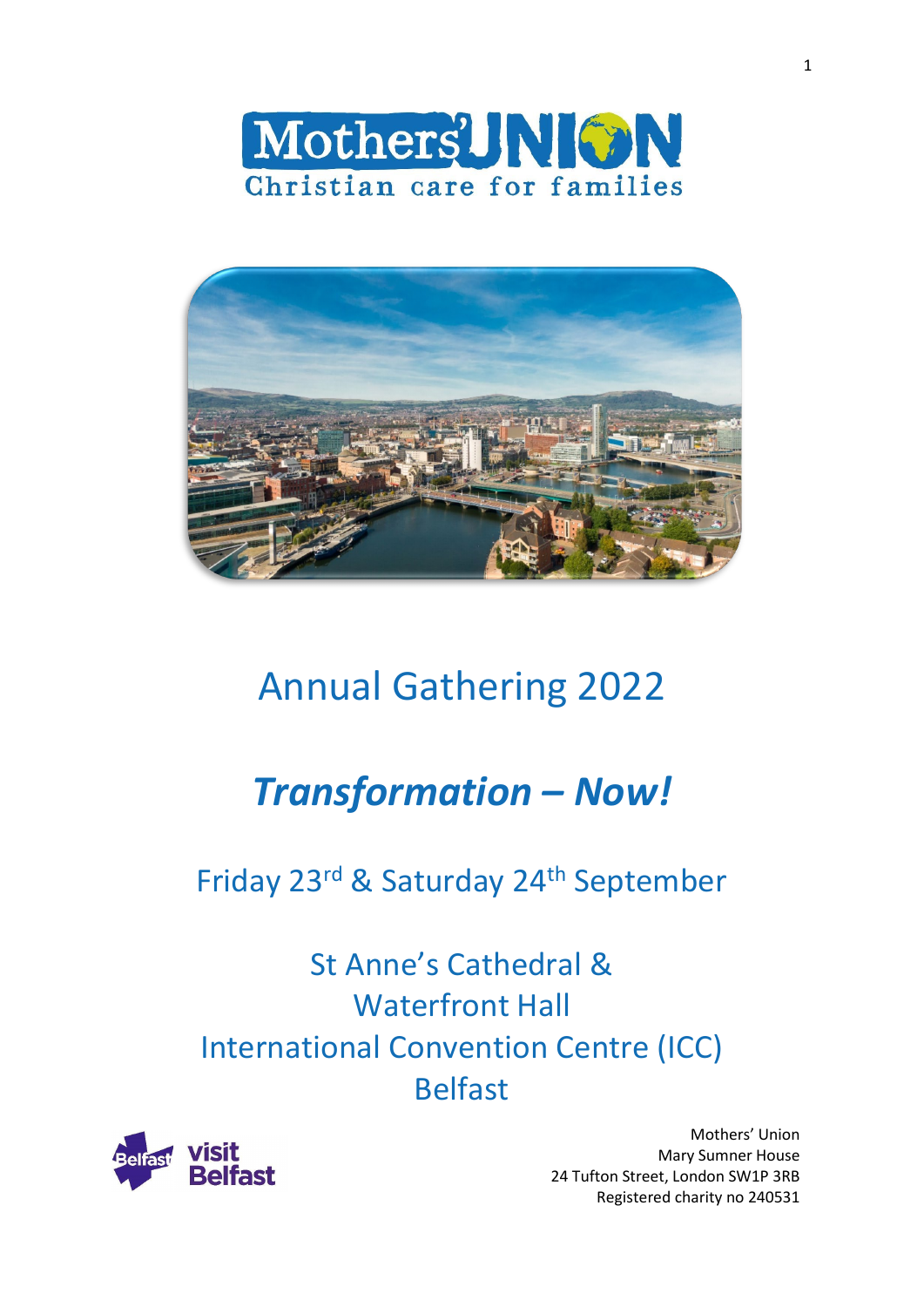### Contents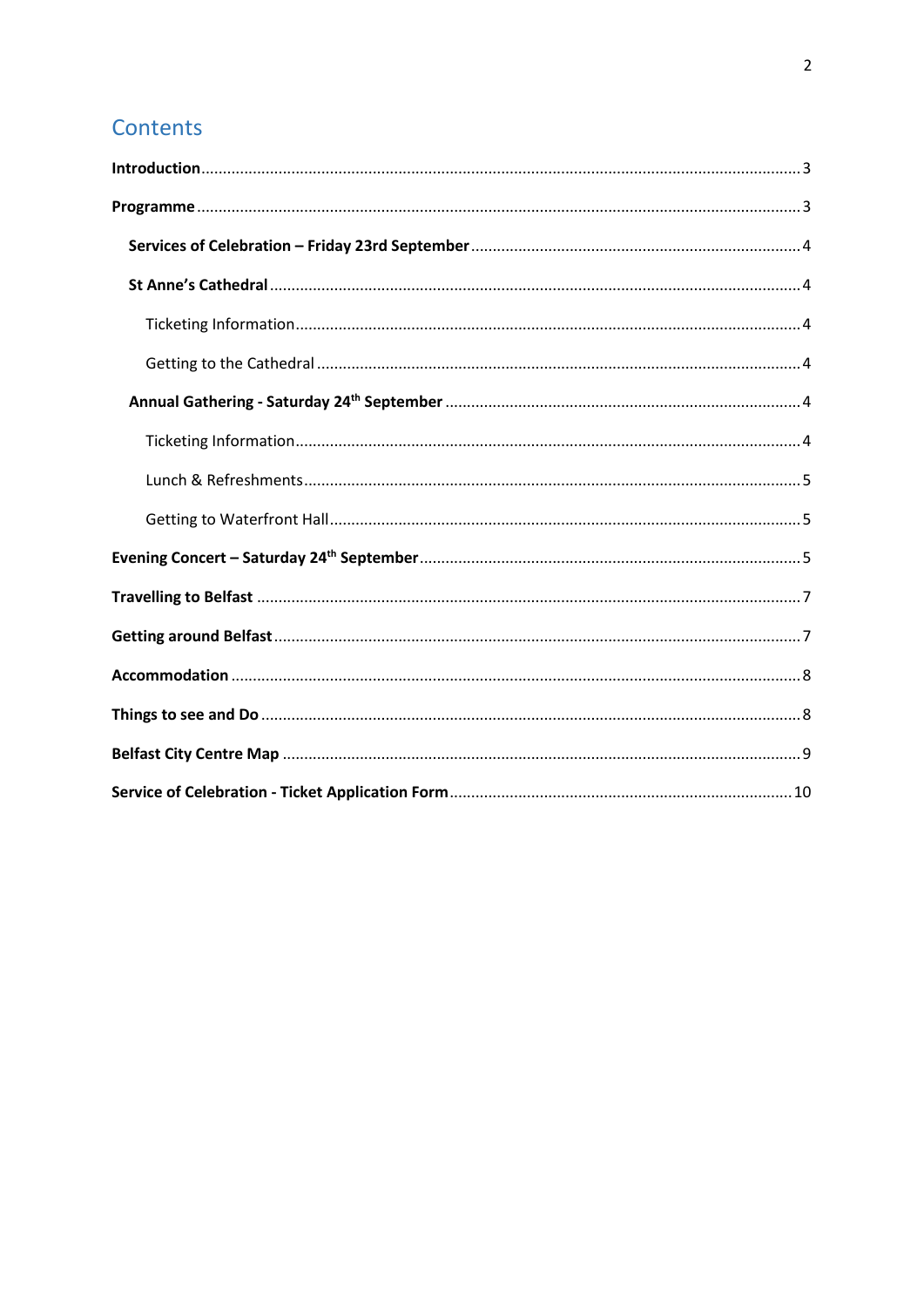### <span id="page-2-0"></span>**Introduction**

After two years of meeting online, we are really looking forward to being together in person for the Mothers' Union Annual Gathering 2022 at the Waterfront Hall, part of the International Convention Centre (ICC) in the wonderful city of Belfast.

In 2022, the Mothers' Union annual theme is **Transformation – Now!** and this will be the focus of our time together.

Through worshipping in St Anne's Cathedral, discovering more about the amazing work of Mothers' Union in the Waterfront Hall, as well as meeting friends old and new, we hope that you will be inspired and enthused to bring about transformation in yourself, your local church and community, and in Mothers' Union so that together we can bring about Christ's kingdom on earth, not only today but into the future. *For with God nothing shall be impossible (Luke 1:37)*

Belfast sits on the border of two Church of Ireland dioceses - Connor and Down & Dromore – and the members of those dioceses are especially looking forward to welcoming you to their local area. They, together with all the members of Mothers' Union in Ireland want to extend a special greeting to you – *"céad mile fáilte"* – a hundred thousand welcomes!

### <span id="page-2-1"></span>Programme

#### **Friday 23rd September**

| 4.30 pm & 7.00 pm                   | Services of Celebration, St Anne's Cathedral                  |
|-------------------------------------|---------------------------------------------------------------|
| Saturday 24 <sup>th</sup> September |                                                               |
| 10.15 $am - 3.45$ pm                | Annual Gathering, Waterfront Hall<br>(doors open from 9.30am) |
| $7.30 \text{ pm} - 8.45 \text{ pm}$ | Evening Concert, Waterfront Hall<br>(doors open from 7.00pm)  |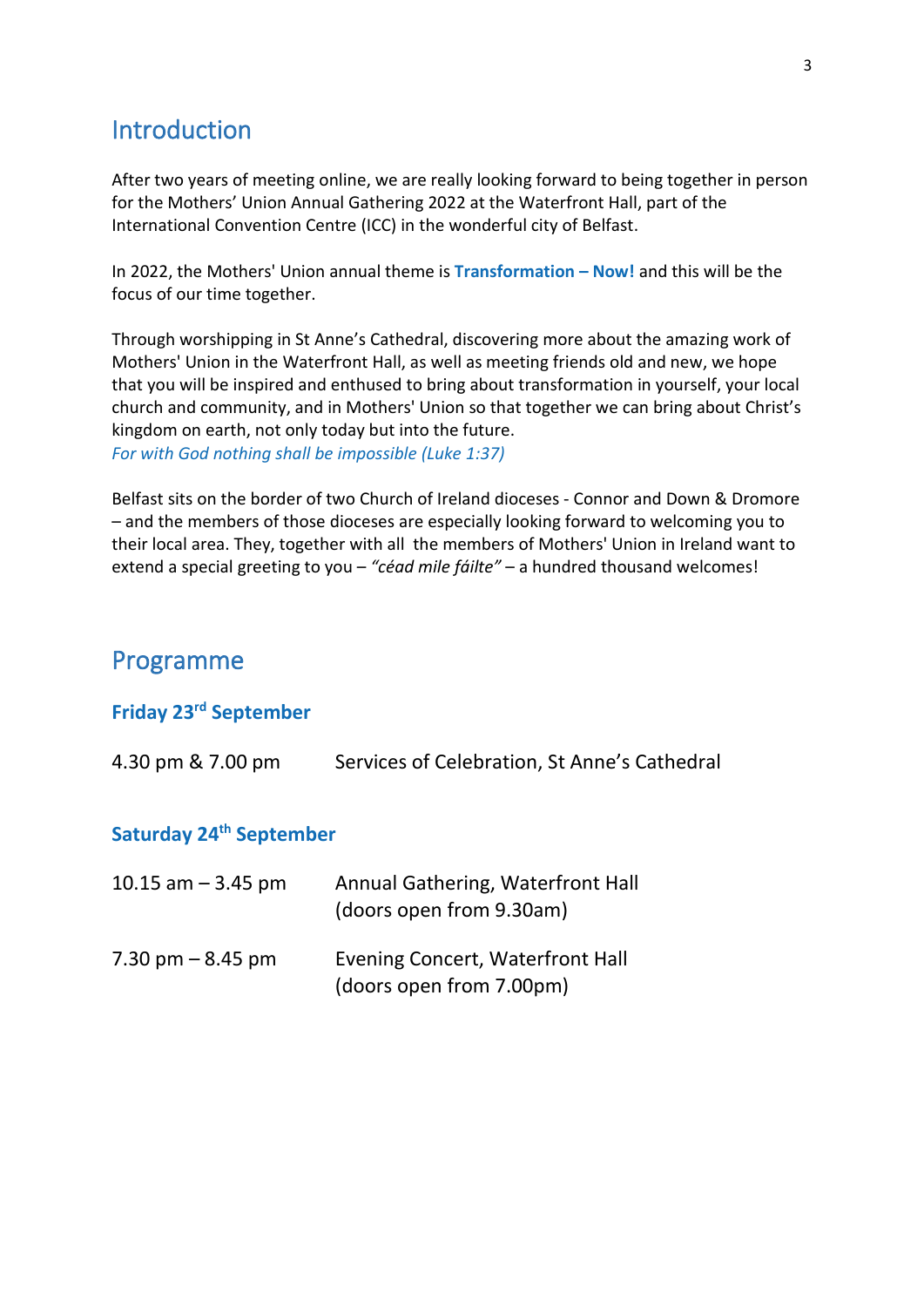### <span id="page-3-1"></span><span id="page-3-0"></span>Services of Celebration – Friday 23rd September St Anne's Cathedral

There will be two Services of Celebration in St Anne's Cathedral, at 4.30 pm and 7.00 pm.

The preacher at both these services will be Rt Revd Emma Ineson, our Central Mothers' Union Chaplain and Bishop to the Archbishops of Canterbury and York.



### <span id="page-3-2"></span>Ticketing Information

Admission to both these services is **by ticket only** and tickets can be ordered only by using the application form at the end of this pack.

You can apply for tickets from Monday 11<sup>th</sup> April. **Please note that the deadline for applying for tickets for the services is Wednesday 15th June.**

These services are being organised and managed by the Province of All Ireland and any enquires about them should be sent by email to [annualgathering.belfast@gmail.com.](mailto:annualgathering.belfast@gmail.com) All enquiries about tickets for the events on Saturday 24<sup>th</sup> September should be made through Eventbrite (see over).

### <span id="page-3-3"></span>Getting to the Cathedral

The Cathedral is in Donegall Street, Belfast BT1 2HB close to the city centre.

### <span id="page-3-4"></span>Annual Gathering - Saturday 24<sup>th</sup> September Waterfront Hall, ICC Belfast

### <span id="page-3-5"></span>Ticketing Information

Tickets are priced at £15 including VAT and the cost of ticket processing. Tickets must be ordered through our Eventbrite ticket site: [https://muannualgathering.eventbrite.co.uk](https://muannualgathering.eventbrite.co.uk/) and go on sale on 31<sup>st</sup> March 2022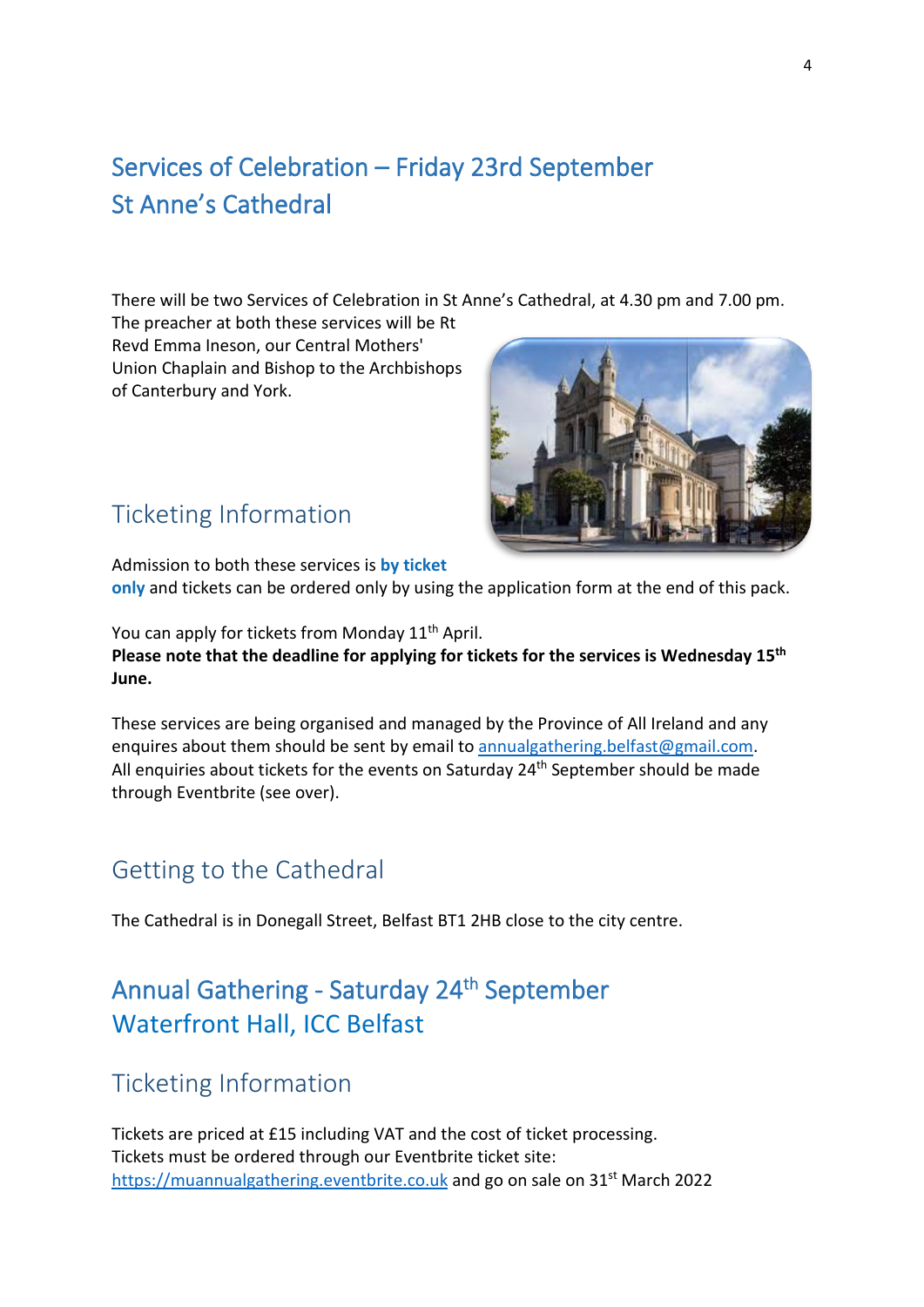You will be allocated a numbered seats on the Eventbrite site. All the seating is tiered except for the stalls in the front section. We are unable to change your seats once you have made your purchase.

**Accessibility:** There are specific areas in the venue that are suitable for delegates with special access needs. If you need accessible seating please purchase your tickets and then contact communications@mothersunion.org, please make sure you reserve an accessible seating ticket at the point of purchase.

**Refunds:** These can be applied for via Eventbrite **up to 30 days before the event**. After that there are no refunds. Refunds can only be made through Eventbrite and cannot be given by Mary Sumner House.

**Personal Data Protection:** In line with the General Data Protection Regulations (GDPR) all those attending the Annual Gathering will be given the option to opt out of photographs being taken on the day. Those wishing not be photographed will be able to collect a sticker to wear from the entrance foyer so photographers know they have opted out.

### <span id="page-4-0"></span>Lunch & Refreshments

There will be a lunch break during the Gathering from  $12.20 - 2.00$  pm. The venue will have refreshment stations selling light lunch options. There are also coffee shops and cafes within a few minutes' walk of the Waterfront Hall. You are welcome to bring your own lunch which can be eaten in the venue, although space may be limited.

### <span id="page-4-1"></span>Getting to Waterfront Hall

Waterfront Hall is part of ICC Belfast and is located at 2 Lanyon Place, Belfast BT1 3WH – about a 10 minute walk from the city centre. Information on car parks close to the Waterfront Hall can be found at <https://www.iccbelfast.com/visitor>



Evening concert in the Waterfront Hall?

<span id="page-4-2"></span>Evening Concert – Saturday 24th September Waterfront Hall  $7.30 - 8.45$  pm

Following the Annual Gathering, what better way to end the day than with an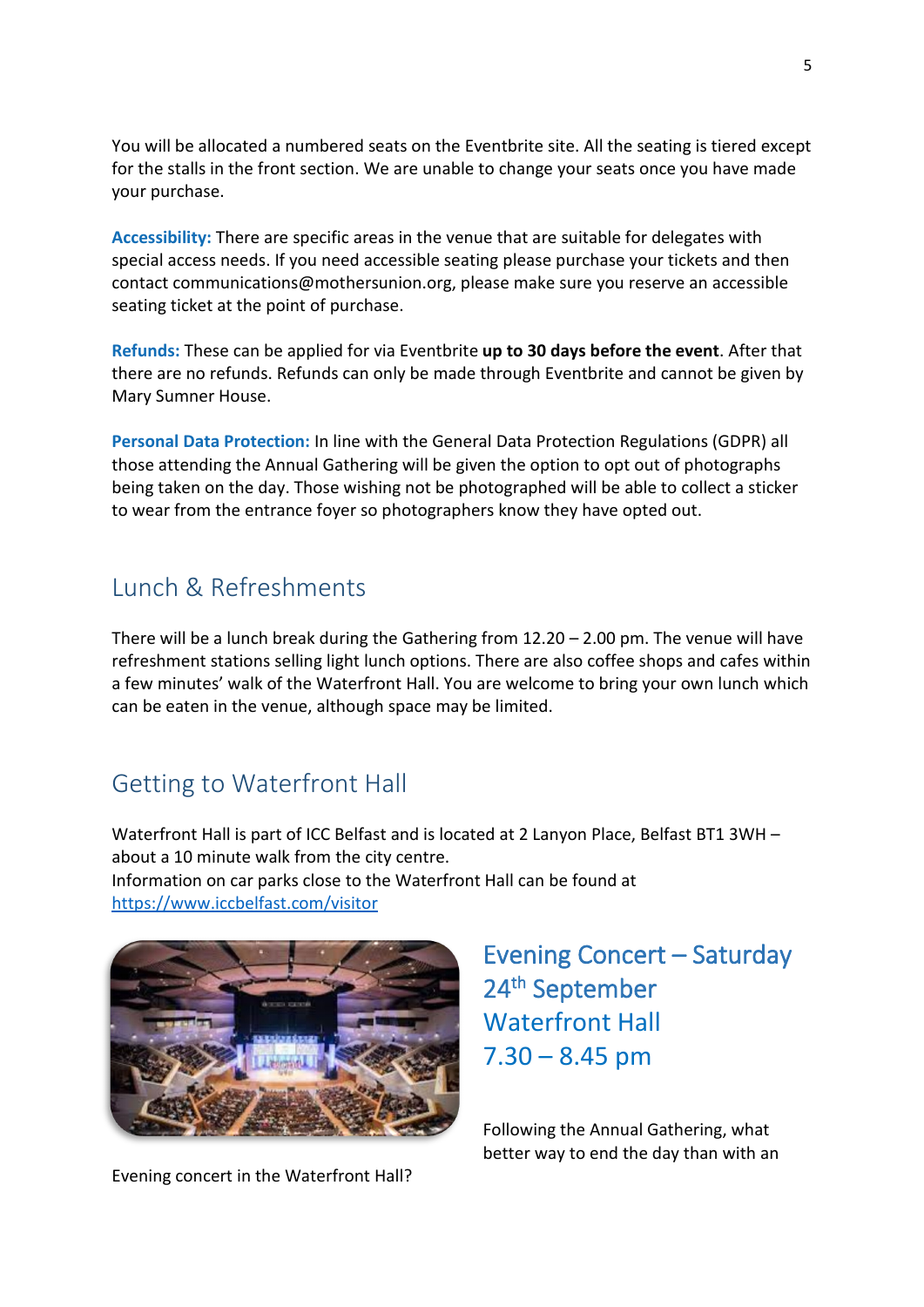The Clare Chorale is a popular mixed voice choir based in Ballyclare, Co Antrim and will be performing a variety of musical items.

Under the baton of Sheelagh Greer, recently awarded the high profile 'Women of Music' title and a well established mezzo soprano, the Clare Chorale is renowned for high quality, enchanting and delightfully entertaining music and song. There are around 50 singers in the Chorale who regularly perform at concerts and church services, and have undertaken engagements across the island of Ireland and in Scotland.



Tickets for the Evening Concert must be purchased through the Eventbrite booking site.

A ticket for the Evening Concert only is £15. If any friends or family which to come to the veing event tockets for this event only are bookable here: [https://eveningconcert.eventbrite.co.uk](https://eveningconcert.eventbrite.co.uk/) 

A combined ticket for both the Annual Gathering meeting and the Evening Concert is £25. Saving you £5 if booked together. You book the combined ticket on the normal booking page here: https://muannualgathering.eventbrite.co.uk

There will be **no allocated** seating for the Evening Concert. Seating will be *first come first served* with doors opening at 7.00pm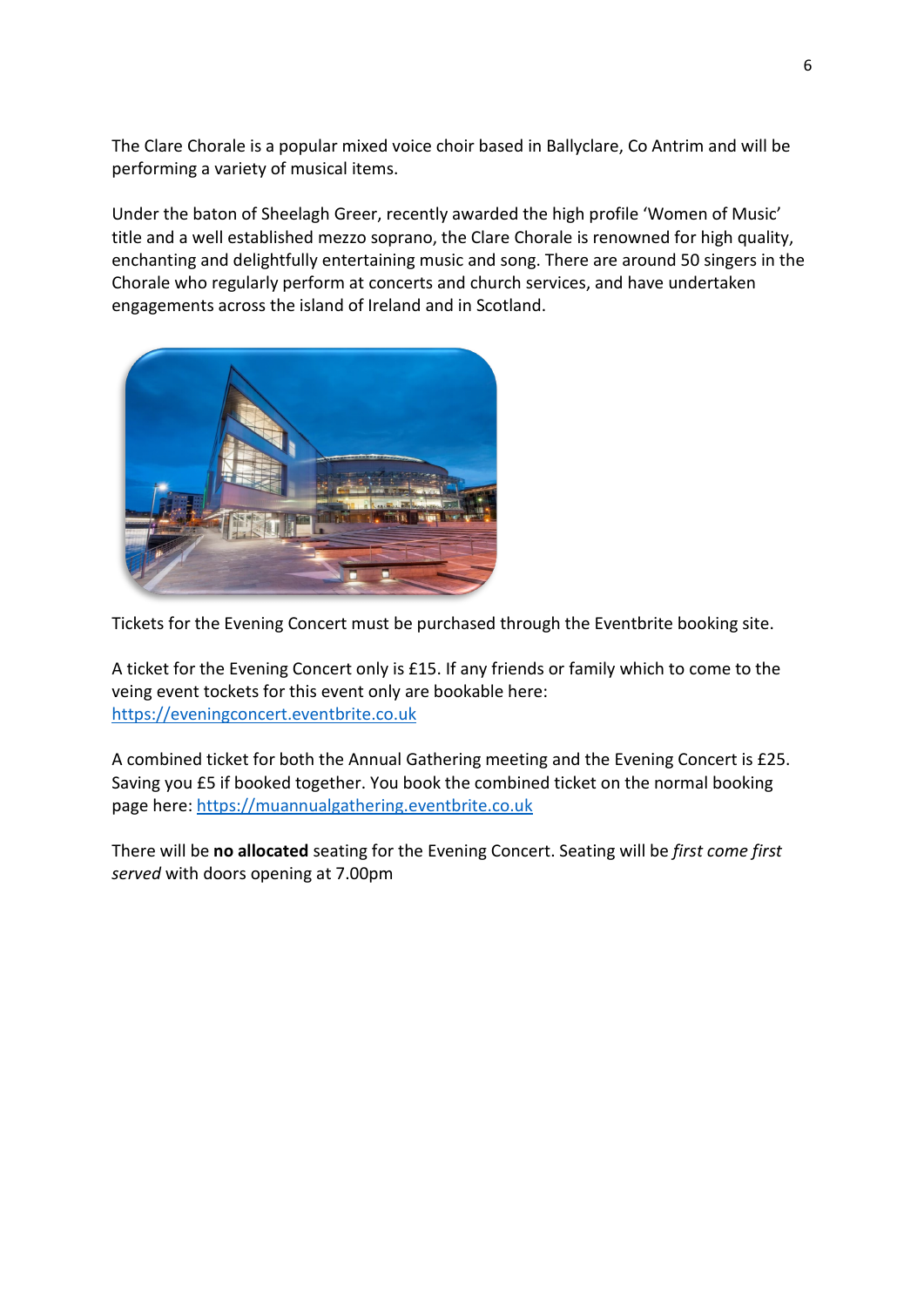### <span id="page-6-0"></span>Travelling to Belfast

#### By car

Belfast has excellent road connections within Northern Ireland and crossing into the Republic of Ireland.

#### By train

Details of train services to Belfast from across Northern Ireland and the Republic of Ireland can be found at <https://www.translink.co.uk/>

#### By ferry

There are ferry crossings to Belfast from England (Liverpool), Scotland (Cairnryan near Stranraer) and the Isle of Man (Douglas). There is also a crossing from Cairnryan to Larne, just north of Belfast.

There are ferry crossings from both Holyhead and Liverpool to Dublin which is less than two hours drive to Belfast.

#### By air

Belfast is served by two airports. George Best Belfast City Airport is close to the city centre. Belfast International Airport is about 10 miles outside the city with an Airport Express bus service to the city centre.

### <span id="page-6-1"></span>Getting around Belfast

#### Using Public Transport

Belfast bus and train services (including Park & Ride facilities) serving both the Cathedral the the Waterfront Hall are operated by Translink: <https://www.translink.co.uk/usingtranslink> The nearest train station to the ICC is Lanyon Place station.

#### Downloadable maps

Maps of the city centre can be downloaded from: <https://visitbelfast.com/plan/brochures-and-downloads/>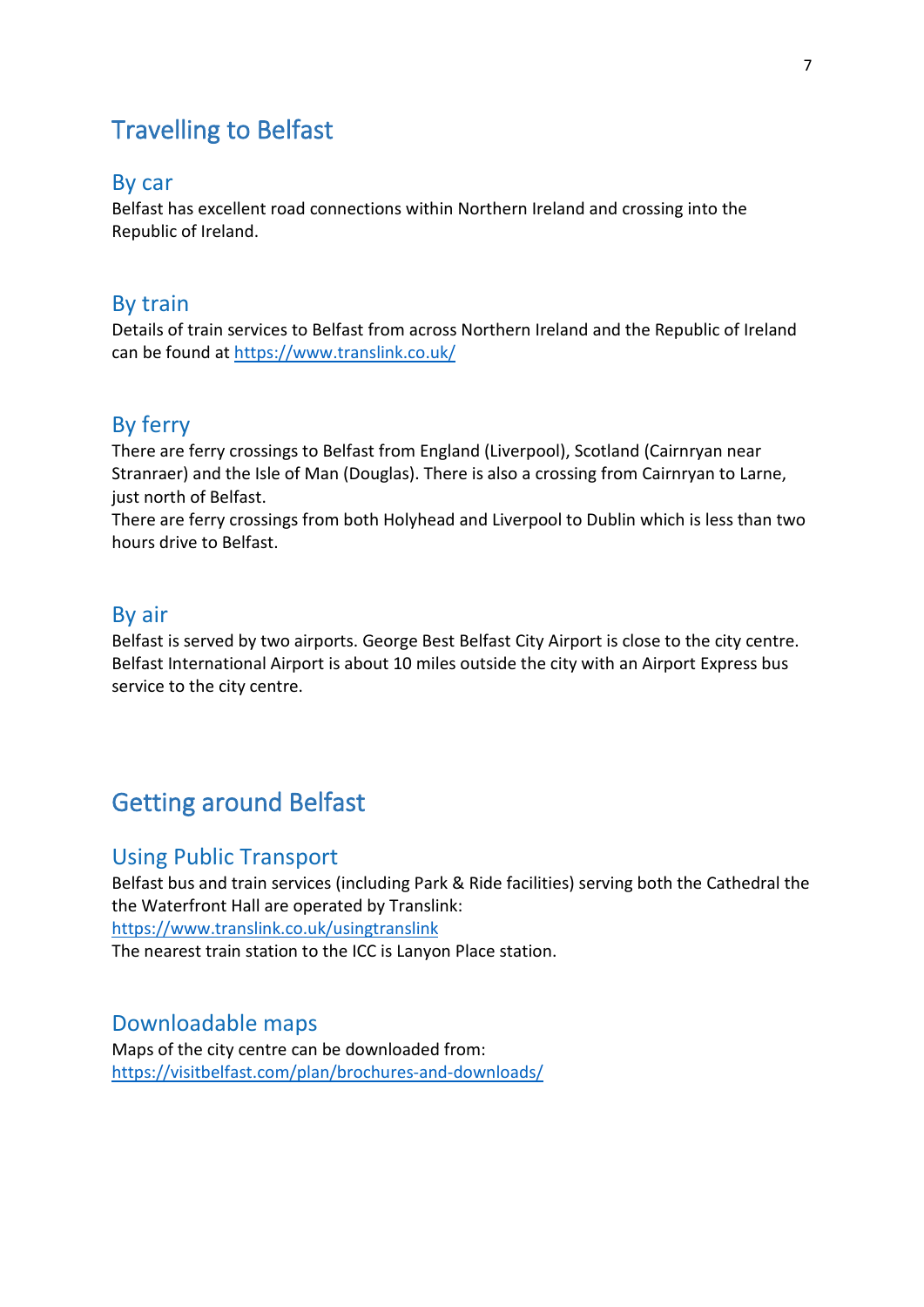### <span id="page-7-0"></span>Accommodation

There is a huge choice on offer in Belfast, ranging from 5 star hotels to bed and breakfast accommodation. Information on what is available can be found on the Visit Belfast website: <https://visitbelfast.com/stay/>

### <span id="page-7-1"></span>Things to see and Do

There are so many things to do in Belfast, whether you want to experience the culture, indulge in some retail therapy or follow one of the city centre trails, the choice is yours. The Visit Belfast website has a wealth of information so you can get the best out of your time in Belfast.

<https://visitbelfast.com/>

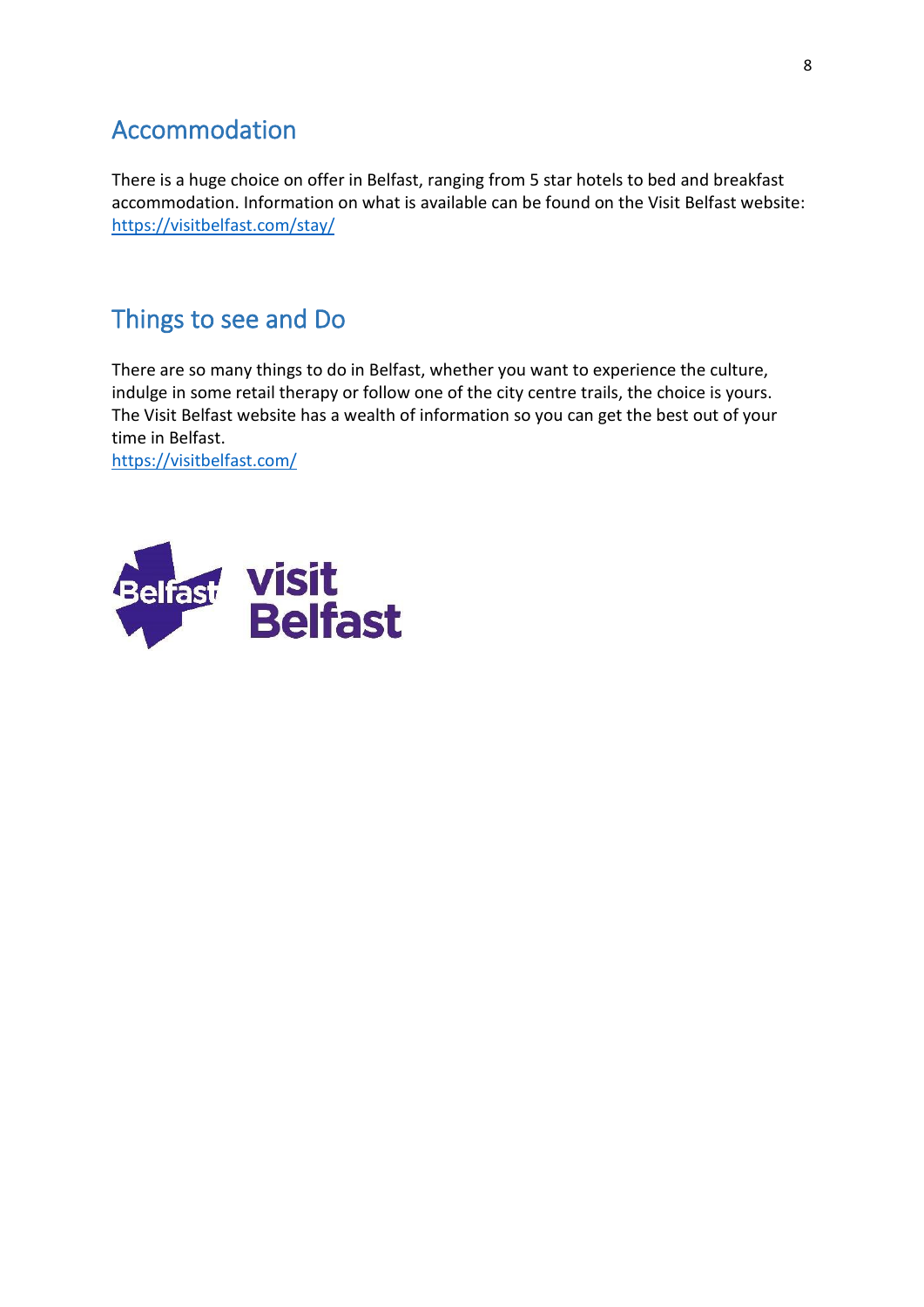### <span id="page-8-0"></span>Belfast City Centre Map